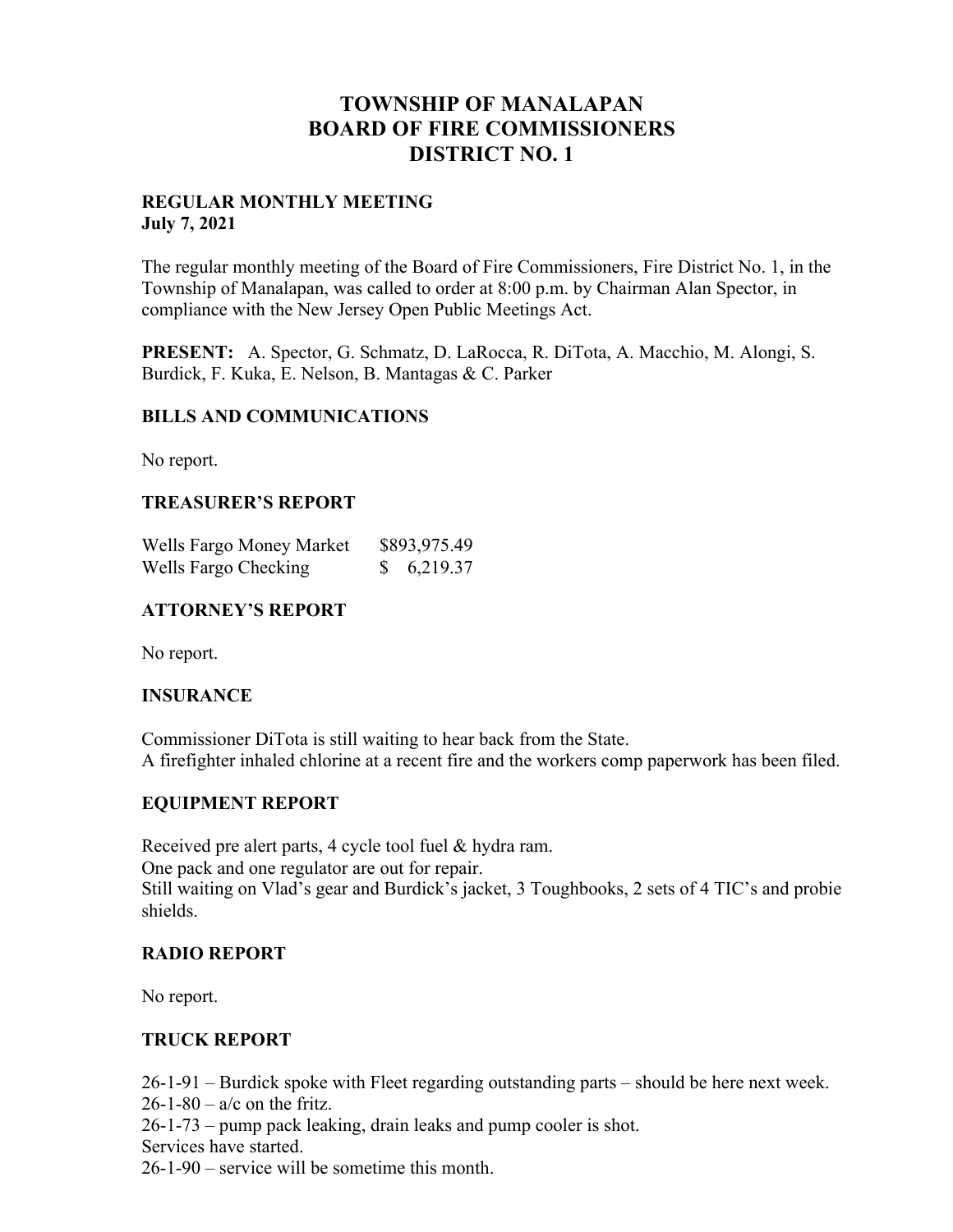### **CHIEF'S REPORT**

42 calls for the month of June. Several resulting in property damage and requiring investigation – Ogden/Varnum/Sutton/Rowena.

One firefighter injury from Rowena Road fire; reports are being finalized and matter before referred to Safety Committee.

Extrication Operations class completed.

All six Line Officers have successfully passed the State certification and are now certified as Fire Instructors.

CO meters are going to calibrations at the same time.

Physicals to begin on August 1<sup>st</sup>; PPD will be offered at firehouse on 8/2 and read on 8/4.

### **MEMBERSHIP REPORT**

No report.

### **ASSOCIATION REPORT**

A/C in the kitchen – cannot get anyone out here to give an assessment.

There are dead trees at the Satellite and Main House.

Door jamb from kitchen to bays needs to be replaced.

President Nelson discussed issues from this week regarding work being performed and handed in two letters approving improvements to be made.

### **TRUSTEES' REPORT**

No report.

### **OLD BUSINESS**

See attached.

### **NEW BUSINESS**

Commissioner LaRocca made a motion to pay all vouchers; this was seconded by Commissioner Schmatz. All voted aye.

Commissioner LaRocca made a motion for \$215 for Steve Burdick's IAFC membership renewal; this was seconded by Commissioner Spector. All voted aye.

Commissioner LaRocca made a motion for \$225 to purchase a DeWalt ½ impact wrench to be put on truck; this was seconded by Commissioner Schmatz. All voted aye.

Commissioner LaRocca made a motion for \$371 for 7 EMS shields for extrication; this was seconded by Commissioner Macchio. All voted aye.

Commissioner LaRocca made a motion for \$650 to pairs of rescue gloves; this was seconded by Commissioner Schmatz. All voted aye.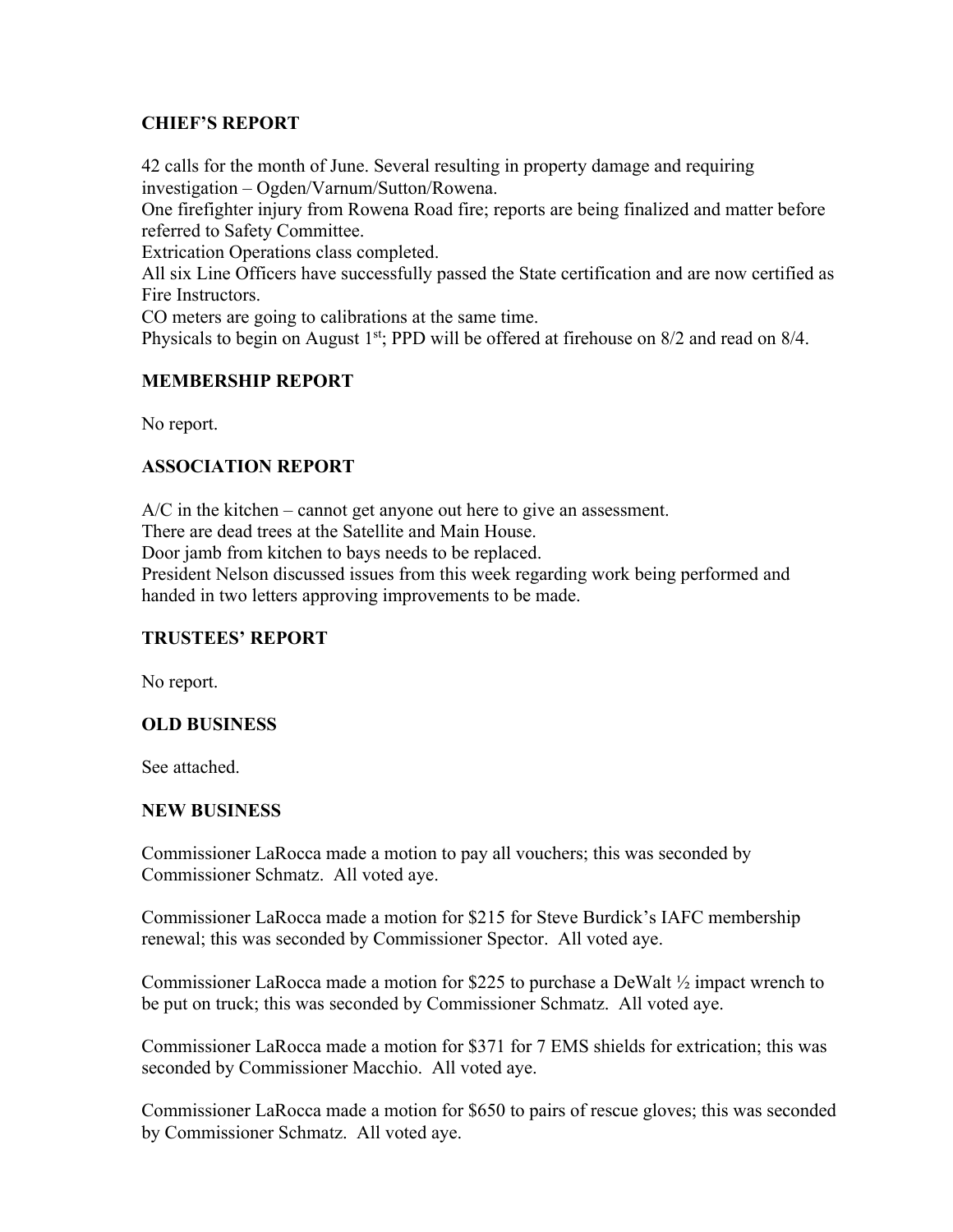Commissioner LaRocca made a motion not to exceed \$8,000 to purchase one set of Res Q Jacks; this was seconded by Commissioner Spector. All voted aye.

Meeting opened to the public at 8:36 p.m.

A motion was made by Commissioner Spector to adjourn; it was seconded by Commissioner Schmatz and all voted aye.

Meeting adjourned at 8:37 p.m.

 Respectfully submitted, Robert DiTota, Clerk